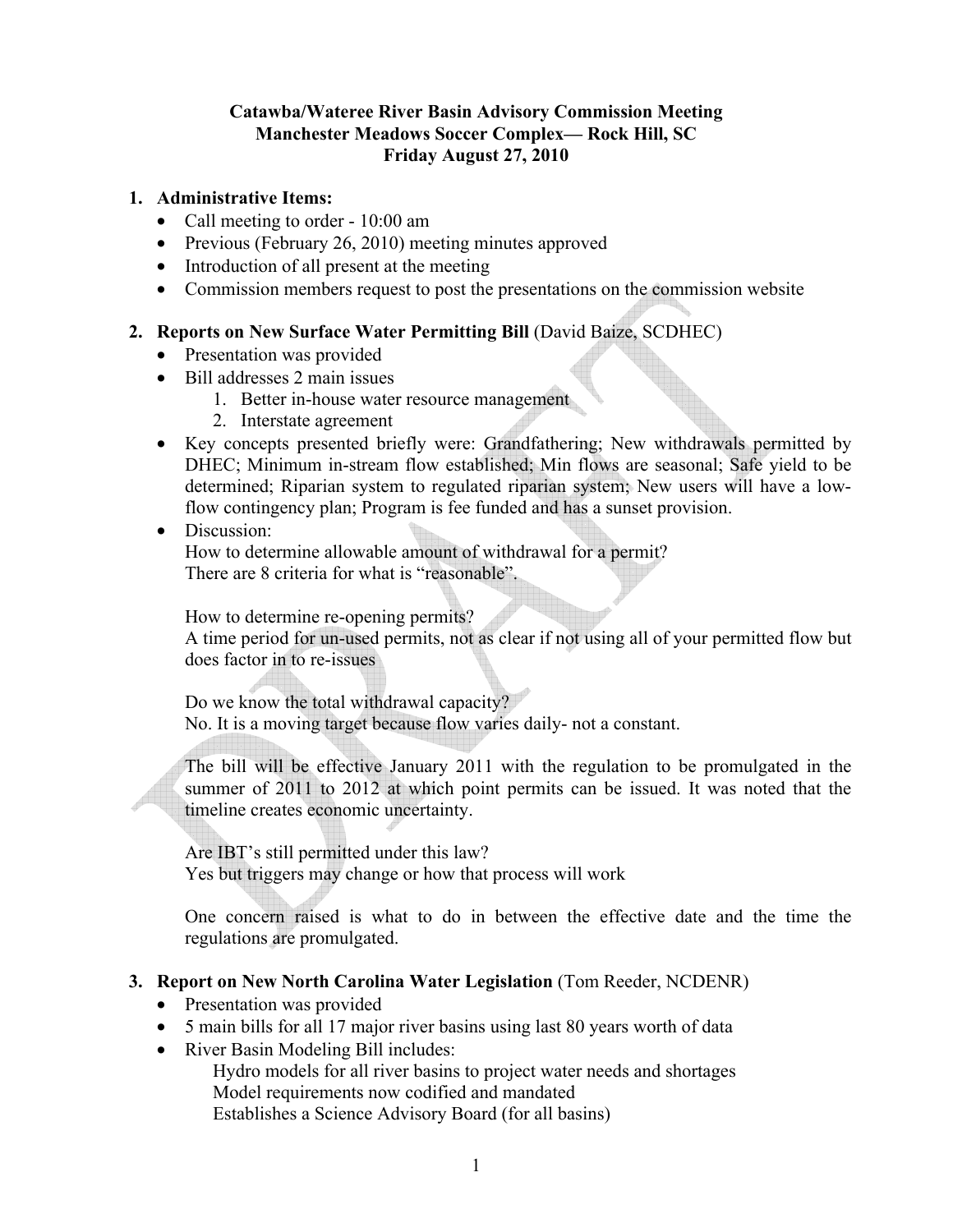Includes interstate cooperation- next model will be Broad River Basin Mandates public review process

Model purpose to support planning and to inform permitting

- Bill also defines terms such as: ecological flows; ecological integrity; groundwater resources; prevailing ecological flows.
- This sort of modeling is not in place yet in SC due to funding issues; NC uses 250K a year for modeling.
- Stakeholders concerned about existing Catawba basin model developed through the CRA; NCDENR clarified that a specific data model was not required specifically for that reason so that existing models could be used
- Commission members agreed that the current CRA model (developed by WMG) should be used for Catawba basin to start with
- The trigger point for issuance of withdrawal permit in NC and SC is the same at 3 millon gallons a month
- Water Infrastructure Information Needs Bill supplements the EPA water and wastewater needs survey with more frequent data and incorporates that data into the State Water Supply Plan
- Also briefly discussed Water Supply Capacity Planning Bill, Modify Water Funding Priorities Bill and Conserve and Protect Ag Water Resources Bill
- **4. New PCB Fish Consumption Advisory** (Chuck Gorman, SCDHEC)
	- Presentation provided
	- Issued fish consumption advisory (FCA) for PCBs for Lake Wateree in May 2010
	- Overview of PCBs
	- Map of fish consumption advisories- Lake Hartwell and Wateree have PCB advisories
	- National Lake Fish Tissue Study was conducted by EPA
		- Screening study

One predator and one bottom-dwelling fish

All 500 lakes sampled had PCBs- 17% above screening value

- Collected black crappie, blue catfish, striped and largemouth bass from Lake Watereelook at fish filet (edible portion)
- SC advisory levels based on advisory levels developed for the Great Lakes and adopted by the states that border the Great Lakes
- PCBs are persistent and move with sediment down river systems; reduction due mainly to environmental isolation; eventually will degrade chemically but not quickly
- Outreach efforts- advisory booklets (approximately 50,000 distributed each year), website and signs will be posted at public boat landings around the lake
- Additional sampling in Cedar Creek, Fishing Creek, Catawba River at Hwy 9, Lake Wylie to look at possible sources. No testing has yet been conducted below Lake Wateree
- Catawba River Keeper: sampled Mountain Island Lake- elevated levels in largemouth bass-filet composite sample- NC additional sampling- meal per week (0.07 ppm)

# **Jay Sauber from NCDENR Environmental sciences section**

• 275 fish samples for PCBs in 20 years and 35% have elevated levels using less sophisticated analysis- EPA uses more updated congener analysis